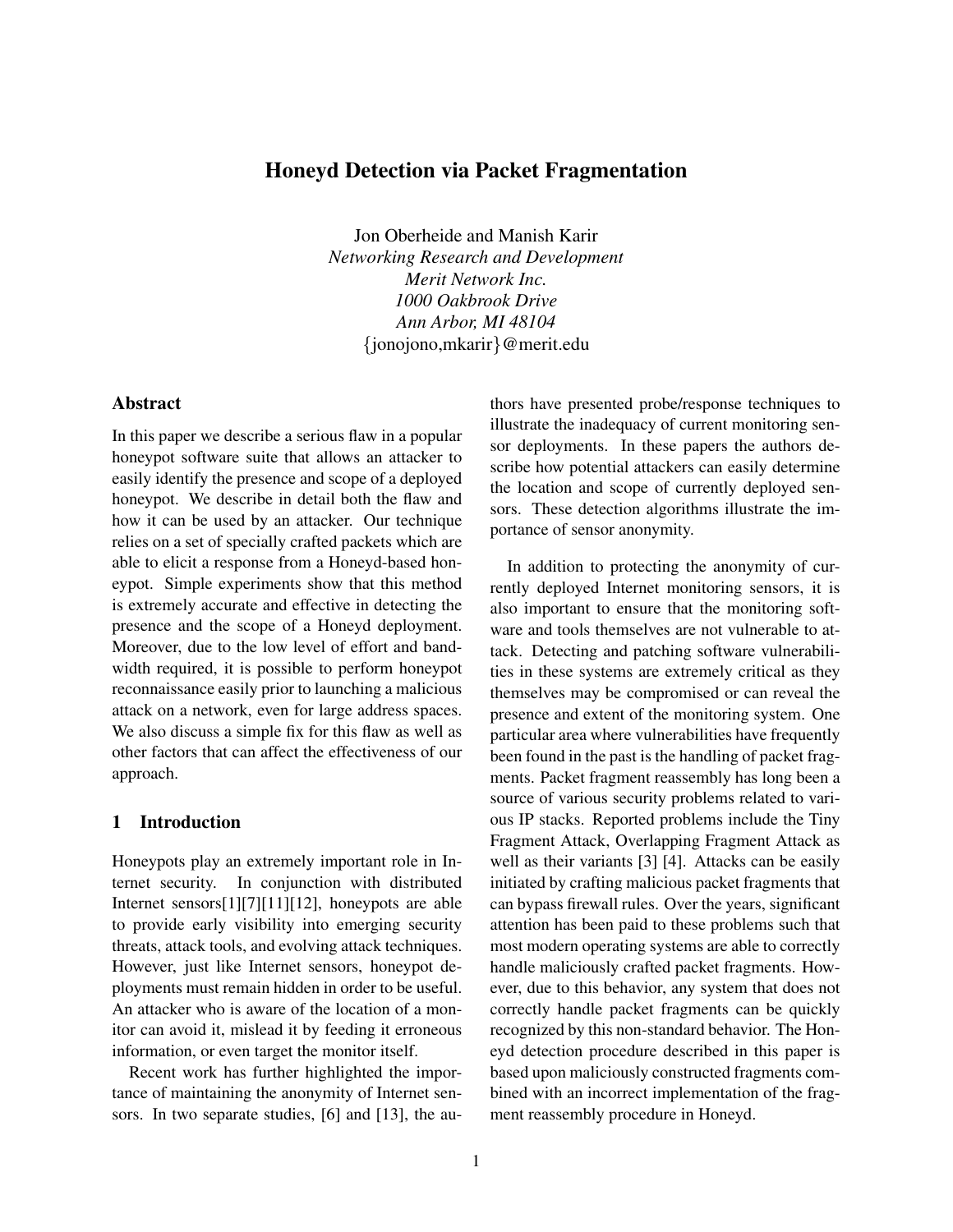```
#define DIFF(a,b) do { \
         if ((a) < (b)) return -1; \<br>if ((a) > (b)) return 1; \
} while (0)int
fragcompare(struct fragment *a, struct fragment *b
€
         DIFF(a->ip_src, b->ip_src);DIFF(a->ip_dst, b->ip_dst);DIFF(a - zip_id, b - zip_id);return (0);\mathcal{F}
```


In this paper we describe a procedure by which an attacker can easily determine if a network is running Honeyd [9], one of the most commonly used honeypot software tools, as well as the range of addresses the honeypot is monitoring. An attacker can run a remote scan that will reveal the presence and scope of a Honeyd-based honeypot. This vulnerability places the effectiveness of several monitoring system that rely on Honeyd at risk. The Network Situational Awareness (NetSA) Internet monitoring system described in [12] is an excellent example of a large scale system that relies on Honeyd.

The rest of this paper is organized as follows: In Section 2 we describe in detail the Honeyd vulnerability that allows our detection technique to work, as well as a fix of this vulnerability; Section 3 contains a description of a proof-of-concept tool that can be used to scan a network for Honeyd deployments. We also describe some of our experiments and discuss some related issues; Finally, Section 4 provides our conclusions and ideas for future work.

# 2 Honeyd Virtual Honeypot Software

The Honeyd project [10] was initially developed by the Center for Information Technology Integration (CITI) at the University of Michigan. Honeyd allows users to configure virtual honeypots on a network and monitor their activity to gain insight into developing security threats. The Honeyd software is publicly available and widely used by various threat tracking and monitoring projects around the world. Attackers can be tricked into interacting with a Honeyd honeypot as if they were interacting with a vulnerable host. This interaction can be monitored and provides invaluable data to security researchers. Honeyd is generally used in conjunction with another freely available utility called arpd [2], which allows a single host to monitor multiple addresses on a network by responding to ARP requests for unclaimed IP addresses.

In order to avoid being fingerprinted and identified based on the host operating system that it is running on, the Honeyd software interacts directly with the network. Therefore it is responsible for performing its own packet fragment reassembly, and does not rely on packet fragment operations of the host operating system. In the following subsections we describe a flaw in the packet fragment handling code of Honeyd as well as a solution to fix the problem.

## 2.1 IP Fragment Reassembly

According to the Internet Protocol standard specification [5], a correct IP stack implementation must identify corresponding fragments by matching the source address, destination address, identification number, and protocol number. Figure 1 shows the relevant section of code from the Honeyd source code. The fragcompare() function is responsible for determining whether a fragment should be reassembled. The figure clearly shows that the the function is only performing a comparison on the source and destination IP addresses and the IP identification number. The protocol number is not being used. The end result is that Honeyd will incorrectly reassemble fragments that have a matching source address, destination address, and identification number, but a differing value in the protocol field. This flaw does not normally create a problem in the behavior or functionality of the honeypot, as it is extremely unlikely that a host with a modern network stack would send IP packet fragments where only three of the four fields would match. However, it is trivial to craft customized packet fragments which will trigger this bug and result in packet reassembly occurring where it should not.

One way to expose this flaw is to split a TCP SYN packet into several fragments and set the protocol field of the IP header of one of the fragments to some protocol other than TCP. A stack that correctly implements IP fragment reassembly on receiving this collection of fragments will end up dropping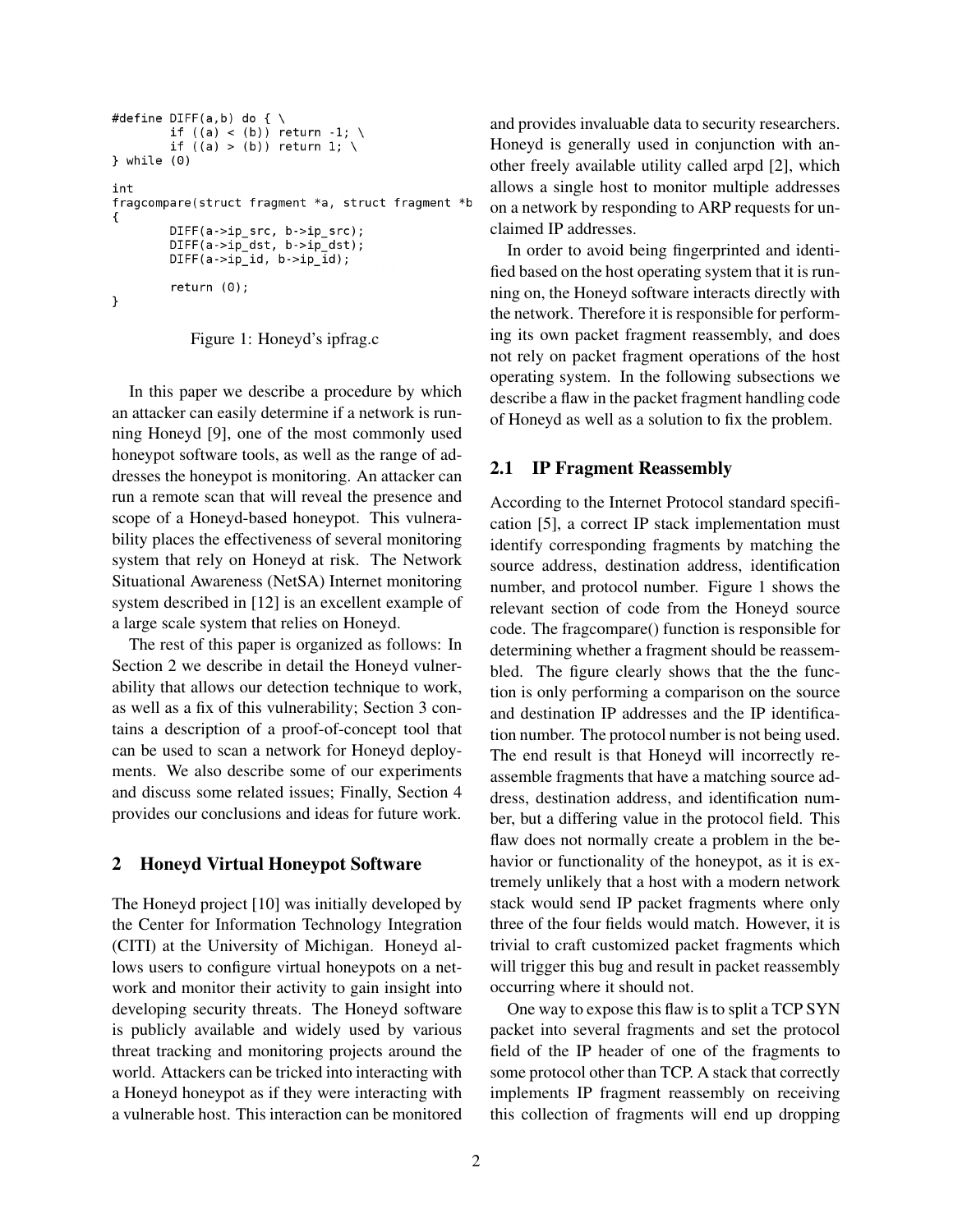them, as it will identify the packet with the differing protocol number as not belonging to the others. However, Honeyd on the other hand will receive these fragments and reassemble them into a complete TCP SYN packet. It will then respond to the sender of the fragments with a SYN/ACK. An attacker can send out these fragments to a large number of hosts and simply listen for any returning SYN/ACK packets. Since this reassembly flaw does not exist in most common operating system IP stacks, the attacker can be reasonably suspicious of any machines that do respond as they are likely to be Honeyd-based honeypots.

#### 2.2 Patching Honeyd

As seen in Figure 1, the fragcompare() function determines whether the attributes of two fragments are identical but does not compare the protocol number. Eliminating the vulnerability in Honeyd is as simple as including the protocol number field into the fragcompare() function. We have provided the maintainers of Honeyd with a patch that implements this fix and expect that this issue will be resolved quickly. Until this patch is deployed, older versions of Honeyd will continue to be vulnerable to detection by attackers via a simple scan.

# 3 Scanner Implementation and Experiments

In order to demonstrate the feasibility of utilizing the flaw in Honeyd's reassembly for detection purposes we decided to build a proof-of-concept scanner. In the following subsection we describe some details about how our scanner operates as well as some experiments we have been able to conduct. We also discuss some related issues that affect the success of our scanner.

## 3.1 winnie - A Honeyd Scanner

Using winnie, we were able to perform some experiments in order to determine whether the flaw in Honeyd could actually be triggered in a remote scan. Winnie allows us to automate the construction of the fragmented packets as well as the scanning of target networks. It uses routines provided

```
[root@ns1_root]# ./winnie 198.108.62.0/24
pcap listening on eth0 with filter "tcp and src net 198.108.62.0/24<br>and tcp[13] = 18"
winnie - honeyd scanner<br>target range: 198.108.62.0/24<br>scanning 256 unique addresses
repeating in max chunks of 256
scanning to begin in:
2...\overline{1}.
scanning 256 addresses at 198.108.62.0
scaling 256 addresses at 198.108.62.0<br>*** response from 198.108.62.144<br>*** response from 198.108.62.145
 *** response from 198.108.62.146
*** response from 198.108.62.147
scanning complete, 256 addresses took 10.453581 seconds<br>waiting for delayed replies...
exiting!
```
Figure 2: Winnie sample output

by libdnet to build and inject the necessary packet fragments into the network and libpcap to watch for the resulting SYN/ACK replies.

The basic operation of winnie is simple. We start by constructing a valid TCP SYN packet split into two fragments. The entire IP packet payload is 32 bytes, 20 bytes of TCP header and 12 of random data. The 32 bytes of payload are split into two fragments of 24 bytes and 8 bytes, each having identical randomly generated IP identification numbers. For the first fragment, the protocol number in the IP header is set to TCP (6). For the second fragment, we use an alternate protocol number in the IP header. We chose UDP (17) as the alternate protocol number as opposed to some other atypical protocol that could possibly be filtered out on the way to the target. This fragment pair, when sent to any RFCconforming host, would not be reassembled by the IP stack into a valid SYN due to the differing protocol numbers in the IP header. However, when sent to a host running Honeyd, the Honeyd software will reassemble the two fragments into a valid SYN request and therefore respond back with a SYN/ACK.

An example of tcpdump output during a winnie scan can be seen in Figure 3, showing the outgoing fragment pairs with identical identification numbers but differing protocol numbers. In the snippet provided, one can see that there is no response from hosts 142 or 143, but there are SYN/ACK replies from hosts 144 and 145, indicating that they are running Honeyd.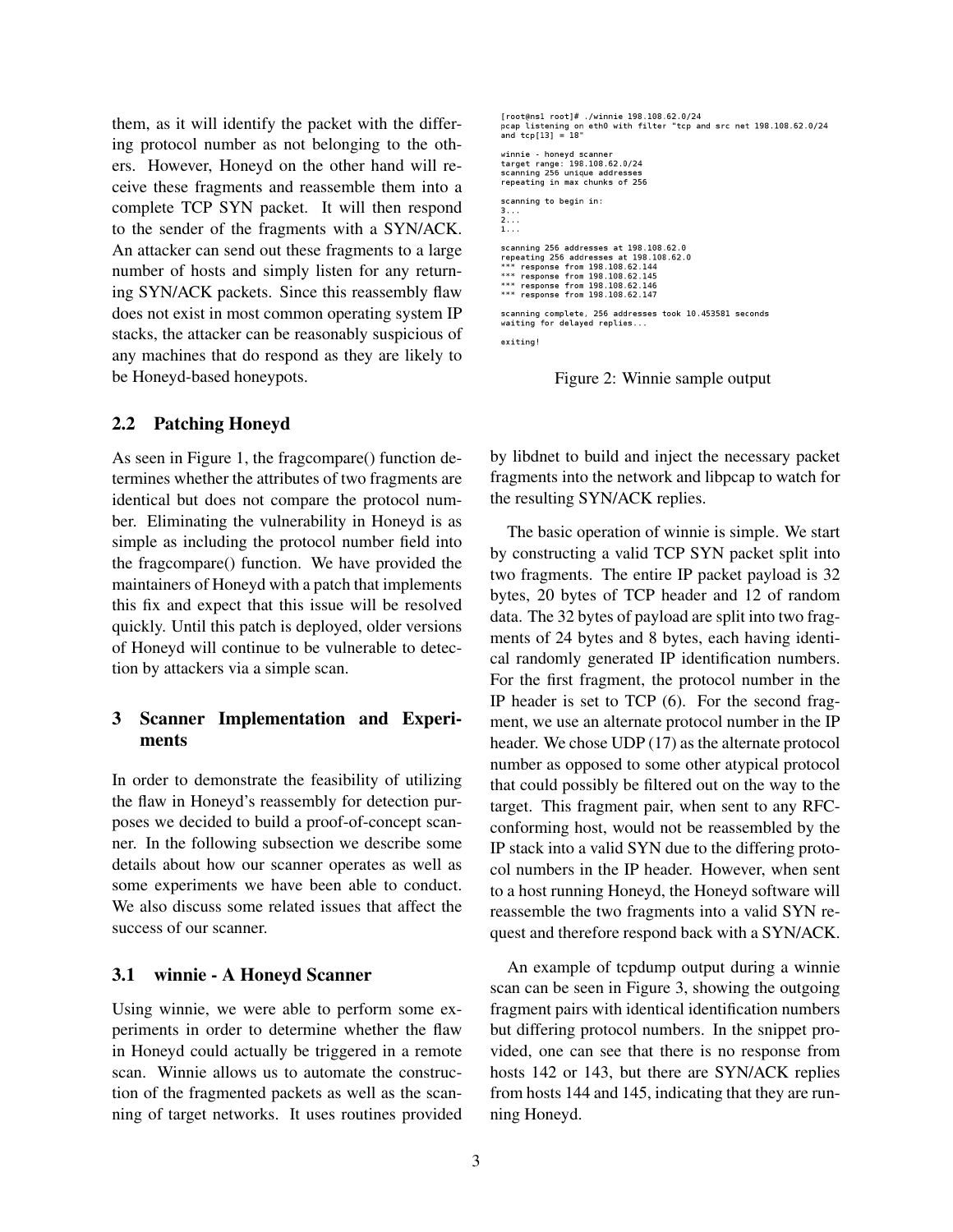```
6:59:24.860101 67.101.10.34.14745 > 198.108.62.142.ssh: S
825593105; 2825593109(4) win 5840 (frag 14920:2460+)<br>825593105: 2825593109(4) win 5840 (frag 14920:2460+)<br>6:59:24.880091 67.101.10.34 > 198.108.62.142: udp (frag 14920:8@24)<br>6:59:24.880091 67.101.10.34.46523 > 198.108.6
6:59:24.880091 67.101.10.34.46523 > 198.108.62.143.ssh: S<br>159669245:4159669249(4) win 5840 (frag 17554:24@+)<br>6:59:24.880142 67.101.10.34 > 198.108.62.143:40@+)<br>6:59:24.90091 67.101.10.34.22194 > 198.108.62.144.ssh: S<br>9121
912179749 win 16000 <mss 1460><br>6:59:24.924294 67.101.10.34.22194 > 198.108.62.144.ssh: R
 912179749:1912179749(0) win 0 (DF)
 6:59:24.939426 198.108.62.145.ssh > 67.101.10.34.23783: S 0:0(0) ack
013482850 win 16000 <mss 1460><br>6:59:24.939429 67.101.10.34.23783 > 198.108.62.145.ssh: R
013482850:1013482850(0) win 0 (DF)
```
Figure 3: tcpdump trace of winnie scan

## 3.2 Experiments

In order to determine whether a remote scan would be successful, we conducted the following experiment. We used Honeyd to setup a honeypot on Merit's network, limited to only five unused IP addresses. The scans were conducted from an offsite PC at a remote location. Through this experiment we wanted to determine whether other devices on the network would respond to our scan thereby resulting in false positives. The network we were scanning was a fairly heterogeneous network, consisting of Windows, Linux, BSD, Mac, and Solaris based computers as well as network printers and copiers. The network was a /14 network which consists of  $2^{18}$  total IP addresses. Winnie was used to scan each individual IP address.

The total scan took roughly three hours to complete. All five IP addresses that had been configured with Honeyd were correctly identified. Among all the different types of devices configured on the network, there was only one false positive report. We discuss this as well as other factors that can affect the effectiveness of winnie in section 3.4.

Figure 2 shows sample output from an experiment where we scan a /24 subnet. Our scan consists of two fragments with an ethernet (14 bytes) and IP header (20 bytes) each and a total of 32 bytes of payload for each IP address. This implies that we create 100 bytes of scan traffic for each IP address we scan. Given that we scan each IP address twice to increase accuracy, this translates to 51200 bytes of traffic in order to scan a /24 subnet. The time to scan the /24 subnet is approximately 10 seconds, therefore we generate roughly 40 Kbps of scan traffic.

### 3.3 Scan Detection

An important issue when developing a scanning tool is the amount of network resources used and the access patterns that may alert sensors watching the network. While winnie was designed as a simple proof-of-concept and does not contain any intentional routines to avoid detection, the nature of the vulnerability actually lends itself to low detection risk. In fact, as the two fragments sent by winnie are never reassembled at hosts with a correct stack, they will simply be dropped silently when the reassembly timer expires. By having a total payload size of 32 bytes and only eliciting a response from the targets of interest, the amount of noise generated on the network is greatly reduced.

A sensor watching for standard TCP SYN port scans may not pick up winnie's scans as the sensor's stack would not see a valid SYN packet passed up from the IP layer. However, a sensor that is watching for unusual IP fragments on the network may, in fact, detect our scan. In our experimentation, we did come across at least one IDS sensor that was tripped because of the suspiciously small fragments. However, even if a network operator is alerted to the strange fragmented scanning, the damage has already been done as the attacker will have gleaned valuable information regarding any deployed honeypots.

#### 3.4 Discussion

#### 3.4.1 ARP Issues

arpd is a tool that is often used in conjunction with Honeyd to respond to ARP requests for unallocated IP addresses within an address space. When arpd sends out its ARP reply to claim an IP address, it addresses the reply to the broadcast address (ff:ff:ff:ff:ff:ff). While some hosts accept this reply and record the entry in their ARP cache, others will reject broadcast replies in an attempt to prevent ARP spoofing attacks. To resolve this issue, we modified arpd to include an alternate mode where ARP replies are addressed only to the hardware ad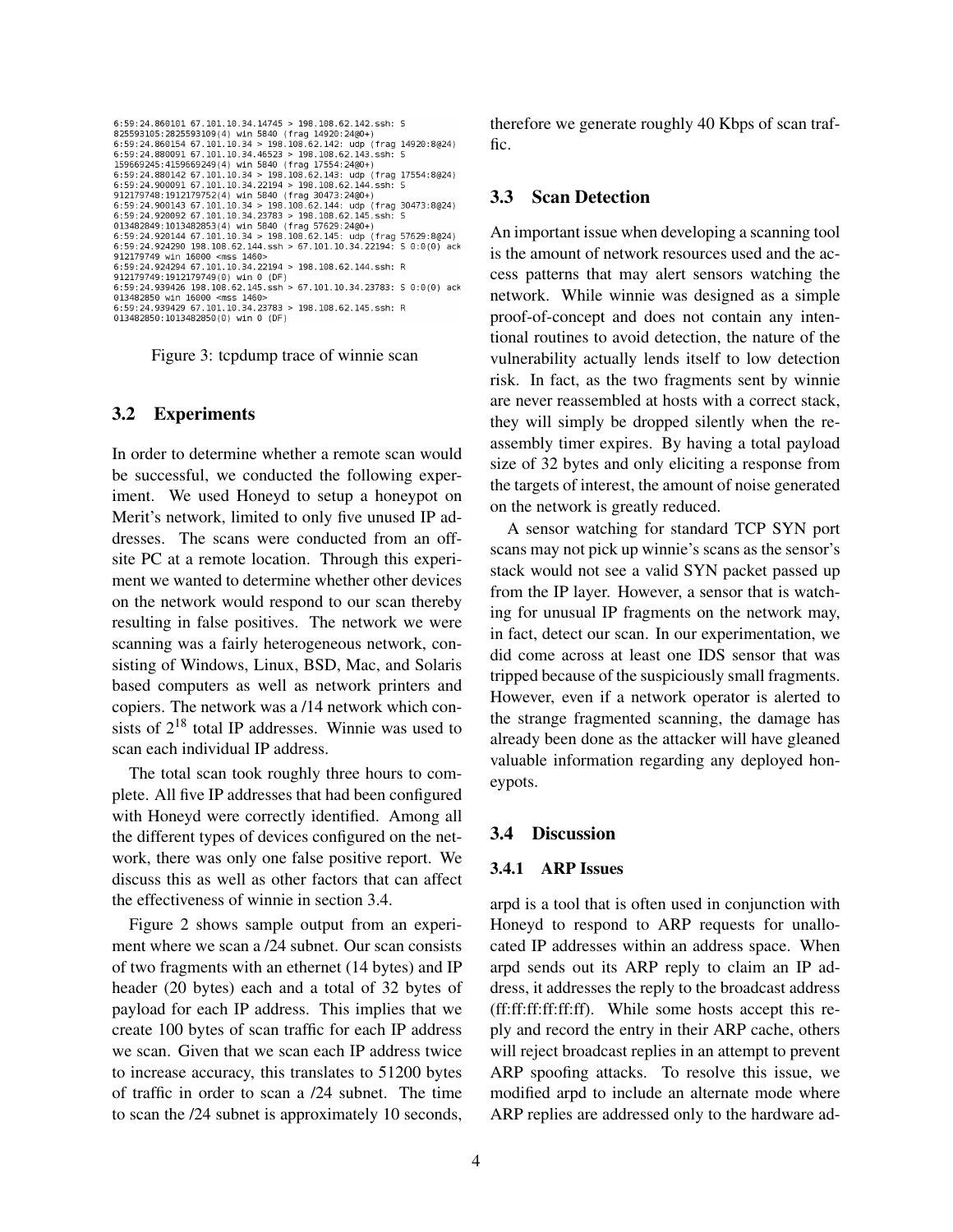dress of the initial requester as opposed to the broadcast address.

Another feature of arpd is to send out its own broadcast ARP request to be sure that an IP address is truly unused before claiming it with an ARP reply. During this discovery stage, winnie's fragmented packets may be dropped as the gateway device does not receive an ARP reply in time. To compensate for this problem, winnie was modified to scan a block of 256 addresses of the target network and then repeat the scan in the hope that the first scan of an address will cause arpd to begin its discovery process and by the time the repeat scan comes around, arpd will have replied and the gateway device will have the ARP entry cached. This issue is illustrated in Figure 2 which shows that the first scan did not find any instances of Honeyd but the repeat scan successfully detected them.

## 3.4.2 Packet Normalization

Another issue that can hinder the effectiveness of winnie is inline devices that perform packet normalization or reassembly, such as OpenBSD's PF and norm [8]. Traffic normalizers are often deployed to prevent attacks and host fingerprinting resulting from various ambiguities in network stacks. When the fragments sent by winnie reach a normalizer, they will be correctly dropped as invalid fragments. The existence of such a device in the path to the target host may be unknown and is an important issue to keep in mind when performing Honeyd detection experiments.

#### 3.4.3 Ethereal Packet Fragment Reassembly

During our experimentation, we also discovered that Ethereal, a popular protocol analyzer, suffered the same reassembly issues as Honeyd. While this bug may be frustrating when attempting to analyze a trace containing fragments incorrectly assembled by Ethereal, it is not terribly concerning. A patch was provided to the development mailing list on January 2nd and was subsequently committed on the 4th.

## 3.4.4 False Positives

It is possible to receive false positive responses when using winnie from any host whose IP reassembly routines contain the same flaw as observed in Honeyd. One such host discovered in our scanning experiments is HP's Lights-Out remote management device. However, from an attacker's point of view, any host responding to the malformed fragments is not an ordinary host with a RFC-conforming stack. While the attacker may not be absolutely sure that the host is indeed a honeypot, they do know that it is an anomalous host and should avoid targeting it in an attack.

## 4 Conclusions and Future Work

In this paper we have presented a technique that can be used by potential attackers to detect the presence of any Honeyd-based honeypots. They can subsequently modify their attack to either avoid the honeypot or send misleading traffic to the honeypot to hide their actions. The technique outlined in this paper is based on a flaw in the Honeyd packet fragment reassembly procedure.

We have implemented a proof-of-concept tool called winnie that demonstrates how an attacker can exploit this flaw. We have also presented results from simple experiments that illustrate the feasibility of performing network reconnaissance in order to detect Honeyd-based honeypot deployments. Our experiments reveal that it would only take an attacker less than 3 hours to scan a medium to large network containing 2<sup>18</sup> hosts with a low amount of scan traffic. During our experiments we also uncovered some mitigating factors that affect and limit the scope of this vulnerability. We have implemented a patch for Honeyd that fixes this security flaw and have provided it to the maintainers of the Honeyd suite.

We are looking into the feasibility of conducting large scale Internet wide scans to detect unpatched Honeyd implementations. This would be an interesting experiment in order to determine the scope and coverage of various Honeyd-based honeypot deployments worldwide.

#### References

[1] D. MOORE, C. SHANNON, G. VOELKER, AND S. SAV-AGE. Network Telescopes: Technical Report. *CAIDA Technical Report* (2004).